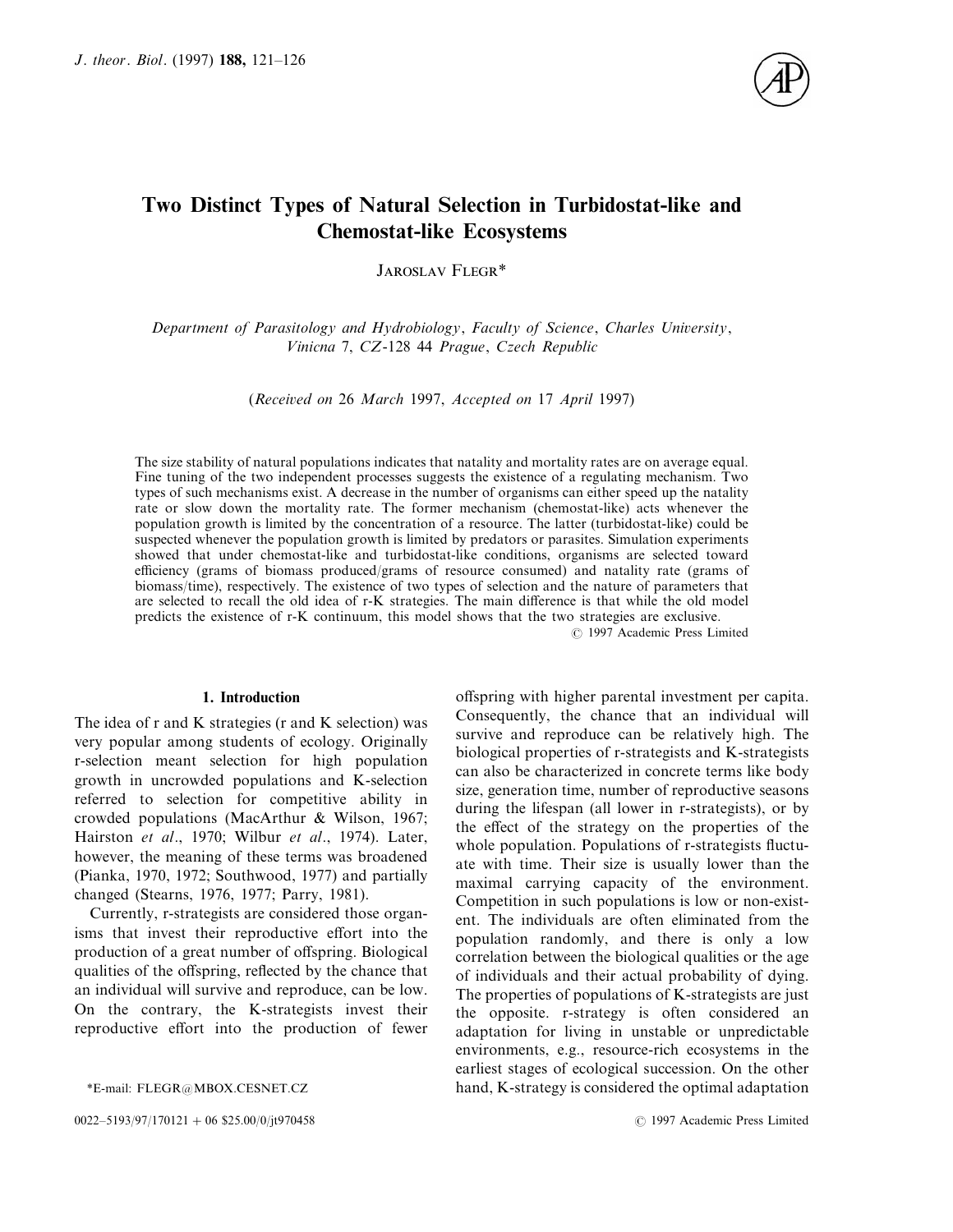for living in stable or predictable environments, for old and crowded ecosystems in or near a climax stage.

The idea of r-K strategies was introduced by MacArthur. The names K and r have been derived from names of two parameters in the common form of the logistic equation

$$
dN/dt = rN(1 - N/K)
$$

where  $r$  is the intrinsic growth rate of the population (under optimal conditions) and *K* is the carrying capacity of the environment (the size of population for which

$$
dN/dt = 0.
$$

The theory in its original formulation (MacArthur, 1962), as well as its later development (MacArthur & Wilson, 1967), suggests that the existence of two different strategies has something to do with the logistic equation-based model of population growth. As it has already been pointed out (Pianka, 1972; Ginzburg, 1992), this notion is false. In the systems described by the logistic equation, both parameters *r* and *K* are simultaneously under pressure from natural selection. From the equation, it cannot be explained why two distinct ecological strategies, rather than a single mixed one, should exist. Moreover, the logistic equation represents a phenomenological (descriptive) rather than mechanistic model. It is a rearranged second-order polynomial  $dN/dt = aN - bN^2$ . This function fits a S-shaped growth curve usually obtained in experiments, but it does not deal with the actual mechanism of growth and death in natural populations.

It can be concluded that despite the popularity of the r-K idea and despite the evident existence of two distinct ecological strategies, no theoretical model exists so far which could explain the r-K dichotomy phenomenon.

The present study attempts to show that the existence of two basic types of selection, and consequently two basic types of ecological strategies, can be explained by the existence of just two number-regulating mechanisms that can control the growth of a population. Because any population is subjected to one of these two mechanisms, it is also forced to adopt one of two exclusive life strategies.

### 2. Results

## 2.1. MODEL OF TWO TYPES OF NUMBER-REGULATING **MECHANISMS**

Despite the existence of temporal fluctuations, the long-term size of a population of different biological species is mostly stable. Such stability implies that natality and mortality rates in natural populations are essentially equal. Such fine tuning of two relatively independent processes in an unpredictable and fluctuating environment is not possible without a negative feedback loop-based number-regulating mechanism.

Basically, there are only two possibilities for the realization of such a mechanism. An increase (decrease) of population number must either induce a decrease (increase) in the natality rate or an increase (decrease) in the mortality rate. Regardless of the type of number-regulating mechanism, a size of the population exists, for which the natality and mortality rates are equal. Under normal conditions this equilibrium point is stable, i.e., after a disturbance the size of the population returns to its original value.

From ecological and evolutionary points of view there is an important difference between these two number-regulating mechanisms. It can be shown that the type of regulation mechanism determines which property of living systems actually contributes to their fitness, i.e., which is subjected to natural selection.

The mortality rate-regulation can be modeled in a laboratory turbidostat (a flow reactor). In this system for continuous cultivation of microorganisms, the population size is regulated by a negative feedback loop between population size (usually monitored by optical density of the cultivation medium in a tank) and a rate of the pumping of medium through (and consequently a rate of the washing-out of the microorganisms from) the tank. The growth of microbes can be described by a differential equation:

$$
dN/dt = N(r - D N)
$$

where *N*, *t* and *r* are population size, time and individual growth rate (natality minus natural mortality per capita), respectively. *D* is a constant, a technical parameter of the turbidostat, which determines the rate of the pumping of the cultivation medium through the cultivation tank when population size is equal to one.

The second type of number-regulating mechanism operates in a chemostat. This system for continuous cultivation of microorganisms can be realized in any turbidostat by keeping the concentration of some growth factor in the inflow medium at very low limits. Under these conditions the growth of microorganisms and the dynamics of the concentration of the limiting component in the medium (limiting resource) can be described by:

$$
dN/dt = N \left( \text{Min}(r, R \mid R) - D \mid N \right)
$$

$$
dR/dt = DNS - DNR - N \text{Min}(r/k, R \mid I)
$$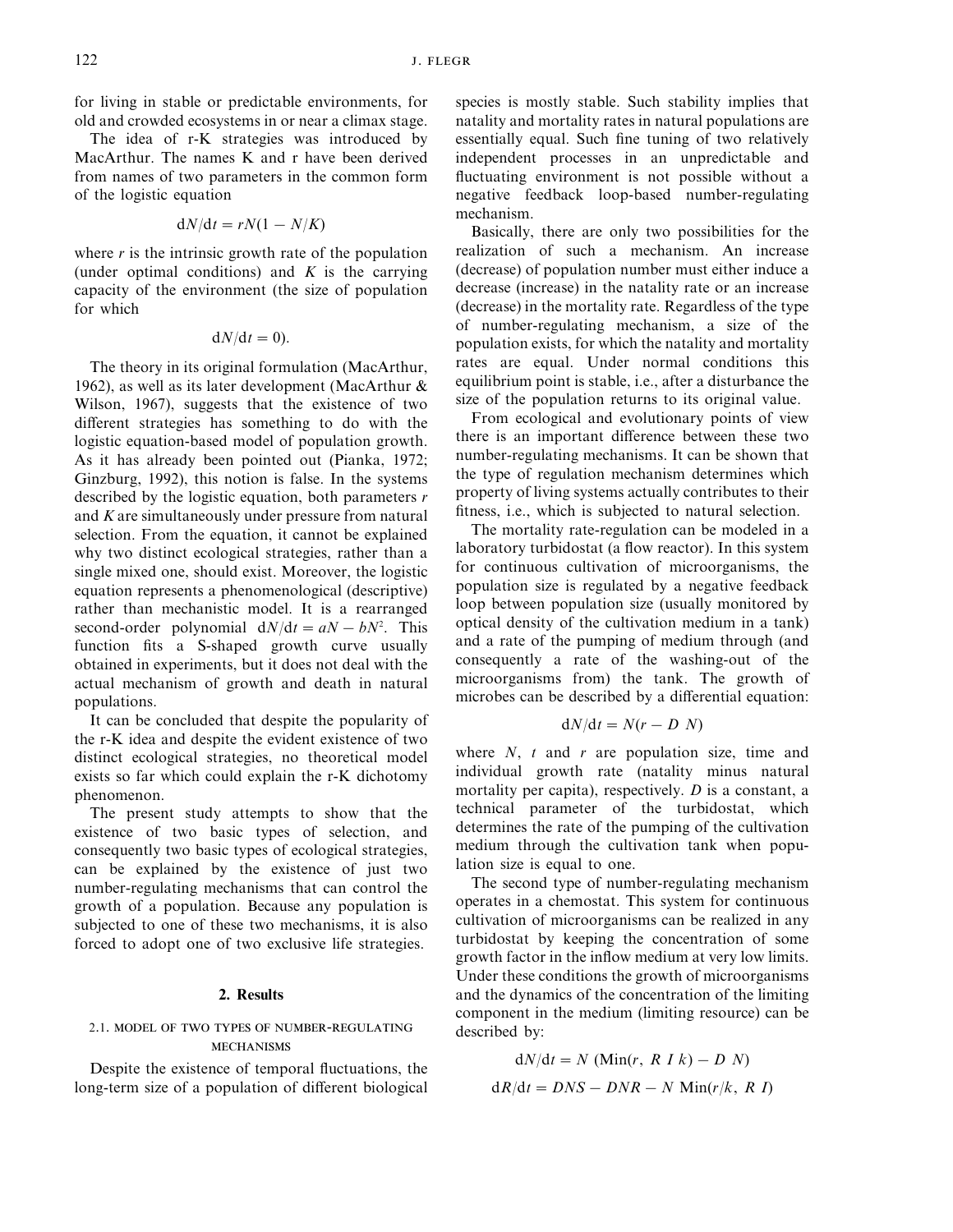where *R* and *S* are concentrations of the resource in the cultivation tank and in the inflow medium, respectively, *k* is the efficiency [the number of individuals produced per units of resource consumed (in the chemostat literature this quantity is called "yield")], and *I* is the rate of input of resource into one organism (per capita consumption rate) under conditions when  $R = 1$ . *r* is an individual growth rate under the conditions of optimal concentration of the resource. The meanings of all other symbols are the same as in the previous model. This proposed model differs from common models of the chemostat (Tilman, 1982) in two respects. First, the proposed model is universal; it can operate in the chemostat, as well as in the turbidostat mode. Second, the growth of organisms is described by a non-smooth function  $Min(r, R, I, k)$ , rather then by a Monod's function *r*  $R/(R + K)$  [in Monod's function (Monod, 1950) the *K* is a half-saturation constant, the concentration of resource at which growth rate reaches half its maximal value]. The Minimum function (the simplest function for numerical modeling) is preferred not only from pragmatic reasons. It also better reflects the behavior of real organisms. When the concentration of a resource increases, the Monod function only asymptotically approaches a theoretical maximal growth rate. For real organisms, however, the maximum growth rate exists, which can be reached under the condition of optimal resource concentration but cannot be exceeded, no matter any further increase in the resource concentration (Peczurkin, 1981). In any case, a type of function has no influence on a general behavior of the studied systems.

In the proposed model four types of variables exist: (1) output variables (*N*, *R*); (2) technical parameters of the device (*S*, *D*); (3) elementary biological parameters of organisms  $(r, k)$ ; and  $(4)$  composite parameter of the organisms (*I*). In contrast to the elementary parameters *k* and *r*, the composite parameter *I* cannot be a criterion of fitness. It represents either a physical constant reflecting the coefficient of diffusion of resource particles (Flegr, 1990), or the result of a physiological regulation that optimizes the rate and efficiency of growth for a current resource concentration (Shnol, 1979).

# 2.2. COMPETITION IN TURBIDOSTATIC AND CHEMOSTATIC **SYSTEMS**

To study the competition in the number-regulated populations one must simulate the dynamics of a system of two different species (A and B). Such systems can be described by:

$$
dN_A/dt = N_A(\text{Min}(r_A, R I k_A) - D(N_A + N_B))
$$
  
\n
$$
dN_A/dt = N_B(\text{Min}(r_B, R I k_B) - D(N_A + N_B))
$$
  
\n
$$
dR/dt = D(N_A + N_B)S - D(N_A + N_B)R - N_A
$$
  
\n
$$
\text{Min}(r_A/k_A, R I) - N_B \text{Min}(r_B/k_B, R I)
$$

One can analyse the competition of two species that differ in individual growth rates as well as in efficiencies. It is illustrative to suppose that species A has a higher individual growth rate and lower efficiency than species B. The result of numeric simulation of competition under conditions of different resource concentrations in the inflow medium is shown in Fig. 1. Evidently three different situations could occur.



FIG. 1. Simulation of the competition of two species, A and B under conditions of different concentrations of resource *S* in the inflow medium. The simulation was done using Delphi 2.0 compiled program POPULACE (available at http://natur.cuni.cz/  $\sim$ flegr/PROGRAMS) with parameters: *D* = 0.0007, *I* = 0.00001,  $r_A = 0.1$ ,  $r_B = 0.15$ ,  $k_A = 30$ ,  $k_B = 20$ ,  $N_A(0) = 50$ ,  $N_B(0) = 50$  and  $R(0) = 300$ . Concentration of the resource in the inflow medium (*S*) was 1000, 300 and 553 arbitrary units for Fig. 1(a), (b) and (c), respectively.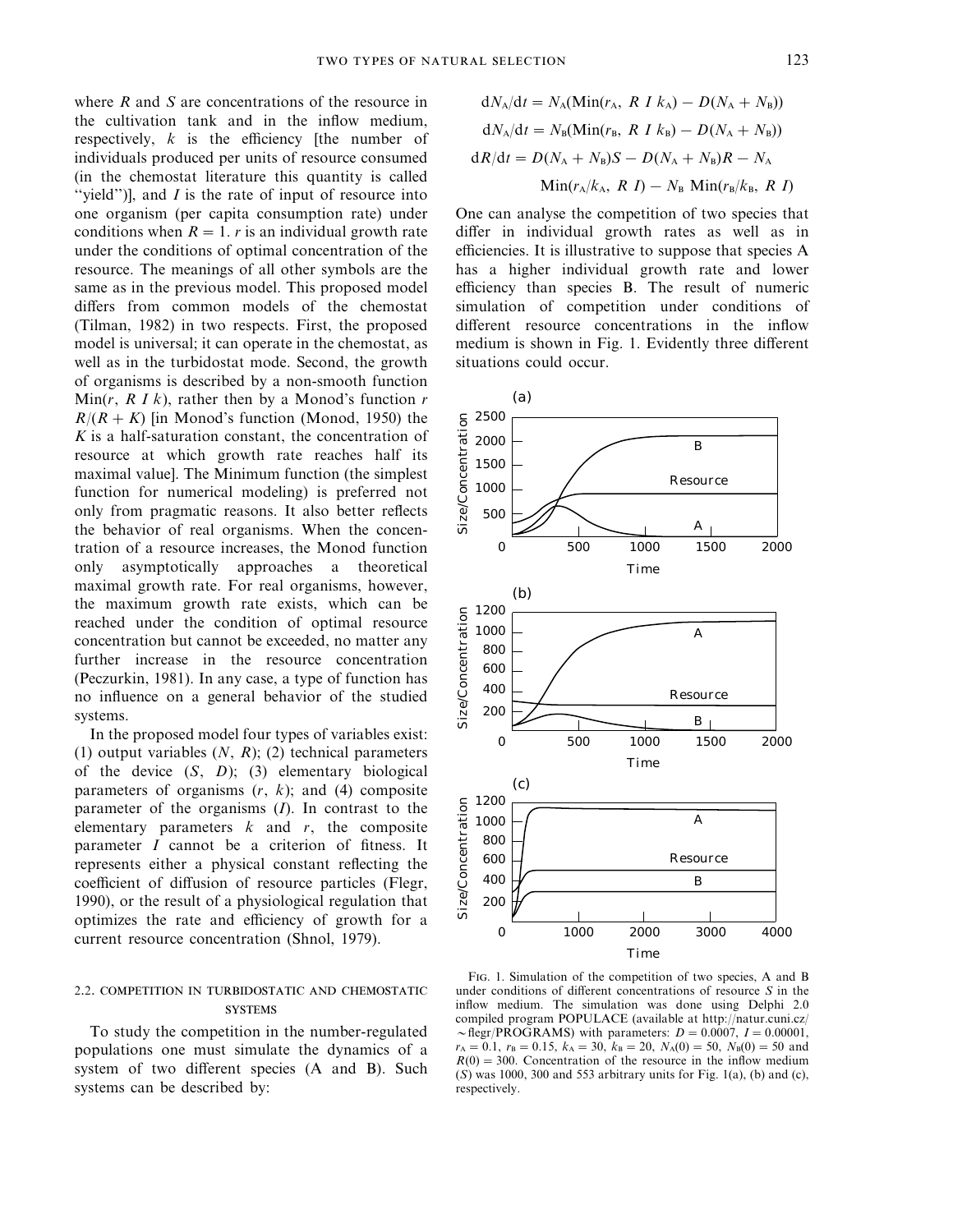(1) When the concentration of the resource is low, the growth of both populations is regulated by the chemostatic mechanism. The species with lower efficiency (species A) is completely displaced after an initial period of growth.

(2) When the concentration of the resource is sufficiently high, the opposite situation occurs. Both populations are regulated by the turbidostatic mechanism, which results in the displacement of the population with a lower individual growth rate (species B) after the initial period of growth.

(3) A range of concentrations of the resource also exists for which the population of species A is regulated by the chemostatic mechanisms while the population of species B is regulated by the turbidostatic mechanism. A long-term coexistence of two populations is then possible. During the period of coexistence, species A is being selected toward a higher efficiency of growth while species B toward a higher maximal growth rate. This selection could result either in the switching of the chemostatic regulation of population A to the turbidostatic, or in the switching of the turbidostatic regulation of population B to the chemostatic. After such an event, the second species is quickly displaced. However, this event might be quite rare, therefore, the equilibrium is rather stable and the conditions for coexistence are broad. For example, Fig. 2 shows that the range of concentrations of resource in which both species can coexist is relatively broad.

It is very interesting and even contraintuitive that the resource equilibrium concentration does not depend on concentration of the resource in the inflow medium and on relative sizes of both populations in the cultivation tank. This equilibrium concentration  $R<sub>E</sub>$  can be computed

# $R_{\rm E}=r_{\rm A}/(k_{\rm B}I).$

In summary the chance of an organism as survival in interspecies competition is determined by two basic biological parameters (individual growth rate and the efficiency) and by the type of number-regulating mechanism in operation. In a long-term perspective it is also determined by the organism's capacity to improve these parameters in response to natural selection (by evolutionary constrains).

### 3. Discussion

Results of our simulation experiments showed that under chemostat-like cultivation conditions, the efficiency was the critical factor in the fitness of an organism and also a subject of natural selection.



FIG. 2. Influence of a concentration of resource *S* in the inflow medium on the time of competitive exclusion of less fitted species (a) and on the concentration of the resource in the cultivation tank in the time of the exclusion (b). Five different competition experiments A, B, C, D and E were simulated (A:  $r_B = 0.11$ ,  $k_A = 22$ ; **B**:  $r_B = 0.15$ ,  $k_A = 30$ ; C:  $r_B = 0.2$ ,  $k_A = 40$ ; D:  $r_B = 0.3$ ,  $k_A = 60$ ; E:  $r_B = 0.4$ ,  $k_A = 60$ ). Values of all other parameters in all experiments were as in Fig. 1. In any experiment 200 simulation runs were done for concentrations (*S*) between 5 and 1000 arbitrary units. The simulation run was stopped when the number of organisms of one species decreased under one or after 107 time units of the species coexistence.

Under the turbidostat-like conditions the critical factor was the individual growth rate.

It seems that in biological systems, even in the laboratory ones, a broad spectrum of properties of the organisms plays an important role in interspecies and intraspecies competition. For example, mutants that can stick to the walls of the cultivation tank or that can replace part of the resource with another component of the medium will displace their competitors. Such mutations could be considered an improvement of growth rate and an improvement of efficiency in the turbidostat and the chemostat, respectively. Consequently, they will be selected for under both turbidostat-like and chemostat-like conditions. When the same mutation can be interpreted as the improvement of growth rate or efficiency according to the type of number-regulating mechanism in operation, the practical meanings of discrimination between the two basic parameters of growth (rate and efficiency) might be questioned.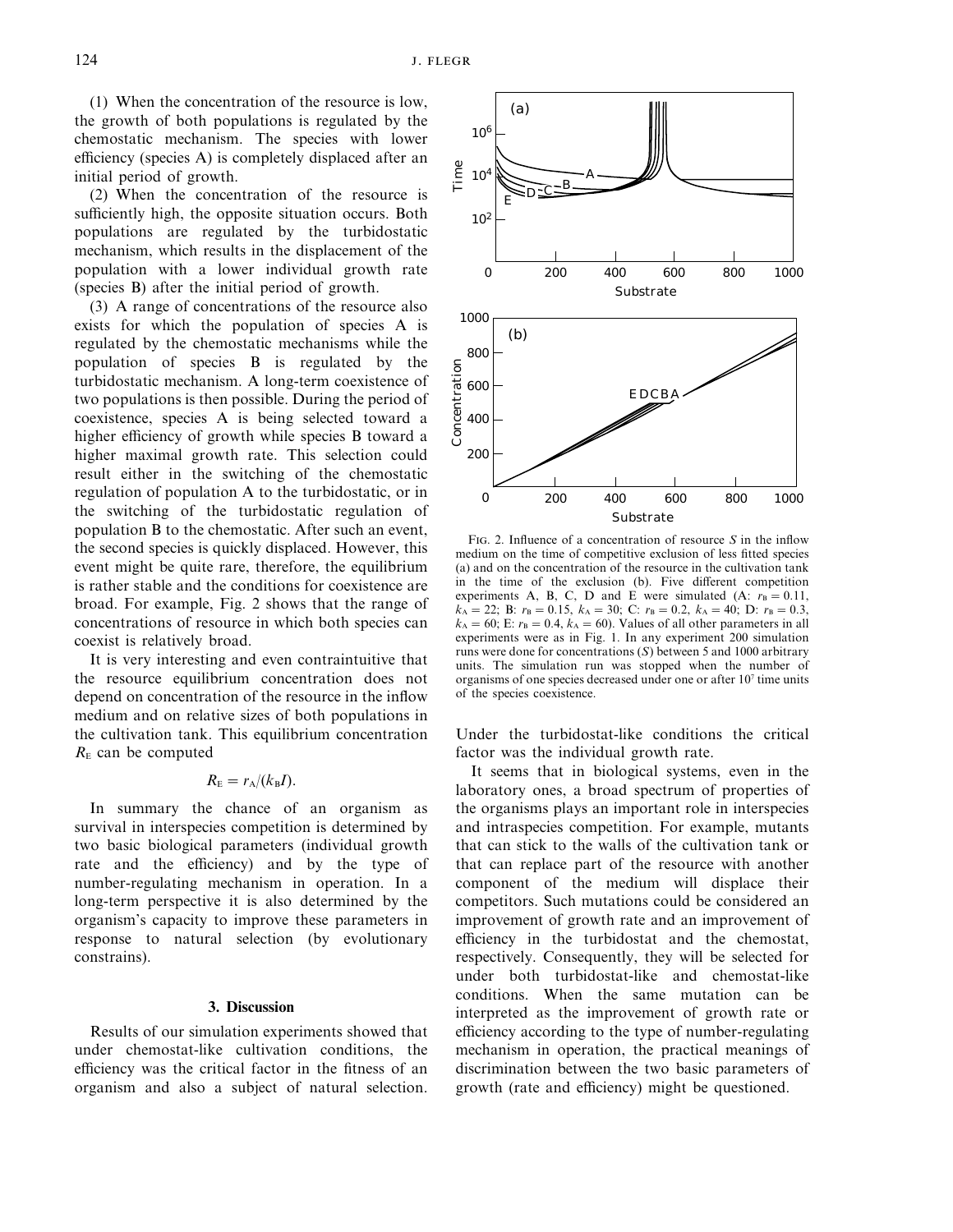The reason for such discrimination is that a category of mutations exists for which the improvement of the growth rate can be achieved only at the expense of the efficiency (and vice versa). The destiny of these mutations is determined by the type of number-regulating mechanism in operation. The trade off between efficiency and rate could be a very common phenomenon in biological systems (Shnoll, 1979). It means that these mutations can be numerous and their destiny could determine the life strategy of organisms and the character of evolution of the population or of the species.

The present model describes an artificial system for the continual cultivation of microorganisms. The chemostat-like as well as turbidostat-like types of number-regulating mechanisms also operate in natural ecosystems. The chemostat-like mechanisms operate whenever the growth of population is being limited by an availability of some resource (energy, substance, space). The turbidostat-like mechanisms must be suspected whenever the growth of a population is being limited by the activities of predators or parasites.

Real populations are continuously under influence from many factors. Their growth is controlled by the availability of different resources and by the activities of different predators. Their growth should be described by a general expression:

$$
dN/dt = f(N^A, N^B, N^C, \ldots N^Z)
$$

Here, more than one value of *N* can exist for which the  $dN/dt=0$ . Only some of these equilibrium points, of course, can be stable. The population can move from one equilibrium point to another. At any moment, however, the population can be at only one equilibrium point. For any equilibrium point there are always principal components that are responsible for the return of the population size to the original value after a fluctuation, i.e., for the negative feedback loop. The character of these principal components determines what type of number-regulating mechanism is functioning at any particular equilibrium point.

When we look at the list of properties of r-strategists and K-strategists given in the Introduction or elsewhere (Pianka, 1978; Parry, 1981), we can see that the properties typical for r-strategists are always more or less tightly connected with maximization of the individual growth rate, while for K-strategists with the maximization of the efficiency. Evidently, r-strategists are typical inhabitants of resource-rich ecosystems while K-strategists of crowded ecosystems where the limitation by the unavailability of some resource can be observed or expected. This suggests that the r-strategists and the K-strategists could in fact be the organisms living under the turbidostat-like and chemostat-like conditions, respectively. The r strategists are being selected toward a higher *r* (toward maximal growth rate) which forces them to adopt the *r*-maximizing strategies. At the same time, the K-strategists are being selected toward a maximal efficiency of growth (maximal *k*) which forces them to adopt the *k*-maximizing strategy.

Three differences between r-K and *r*-*k* conceptions should be pointed out:

(1) The *r*-*k* conception predicts that the maximal growth rate and the efficiency are being maximized during evolution in turbidostat and chemostat, respectively.

According to r-K theory, parameters maximized are growth rate and carrying capacity of environment at the turbidostat and chemostat, respectively. From the results of simulation experiments it is evident, however, that the phenomenologically defined constant *K* (see the definition) is being maximized both in the turbidostat and the chemostat.

(2) Ecologists usually suppose that instead of distinct r or K selection, the r-K selection continuum normally exists (Pianka, 1978). Our results show that these two types of selection are not only distinct, but also exclusive. The r-K continuum, which can be observed in nature, can rather be interpreted as the result of an existence of evolutionary constraints.

(3) The r-K theory is based on empirical data only. There is no theoretical model that could explain the existence of these two types of selection. On the other hand, *r*-*k* conception, which explains the same empirical data, was deduced from a mechanistic model of population growth.

I would like to thank Vladimir Korinek and Anton Markos for cogent criticisms to the manuscript. This work has been supported by grant 206/95/0638 from the Grant Agency of the Czech Republic.

#### REFERENCES

- FLEGR, J. (1990). Does a cell perform isoelectric focusing? *BioSystems* 24, 127–133.
- GINZBURG, L. R. (1992). Evolutionary consequences of basic growth equations. *Trends Ecol*. *Evol*. 7, 133.
- HAIRSTON, N. G., TINKLE, D. W. & WILBUR, H. M. (1970). Natural selection and the parameters of population growth. *J*. *Wildl*. *Manage*. 34, 681–690.
- MACARTHUR, R. H. (1962). Some generalized theorems of natural selection. *Proc*. *Nat*. *Acad*. *Sci*. *U*.*S*.*A*. 48, 1893–1897.
- MACARTHUR, R. H. & WILSON, E. O. (1967). *The Theory of Island Biogeography*. Princeton, NJ: Princeton University Press.